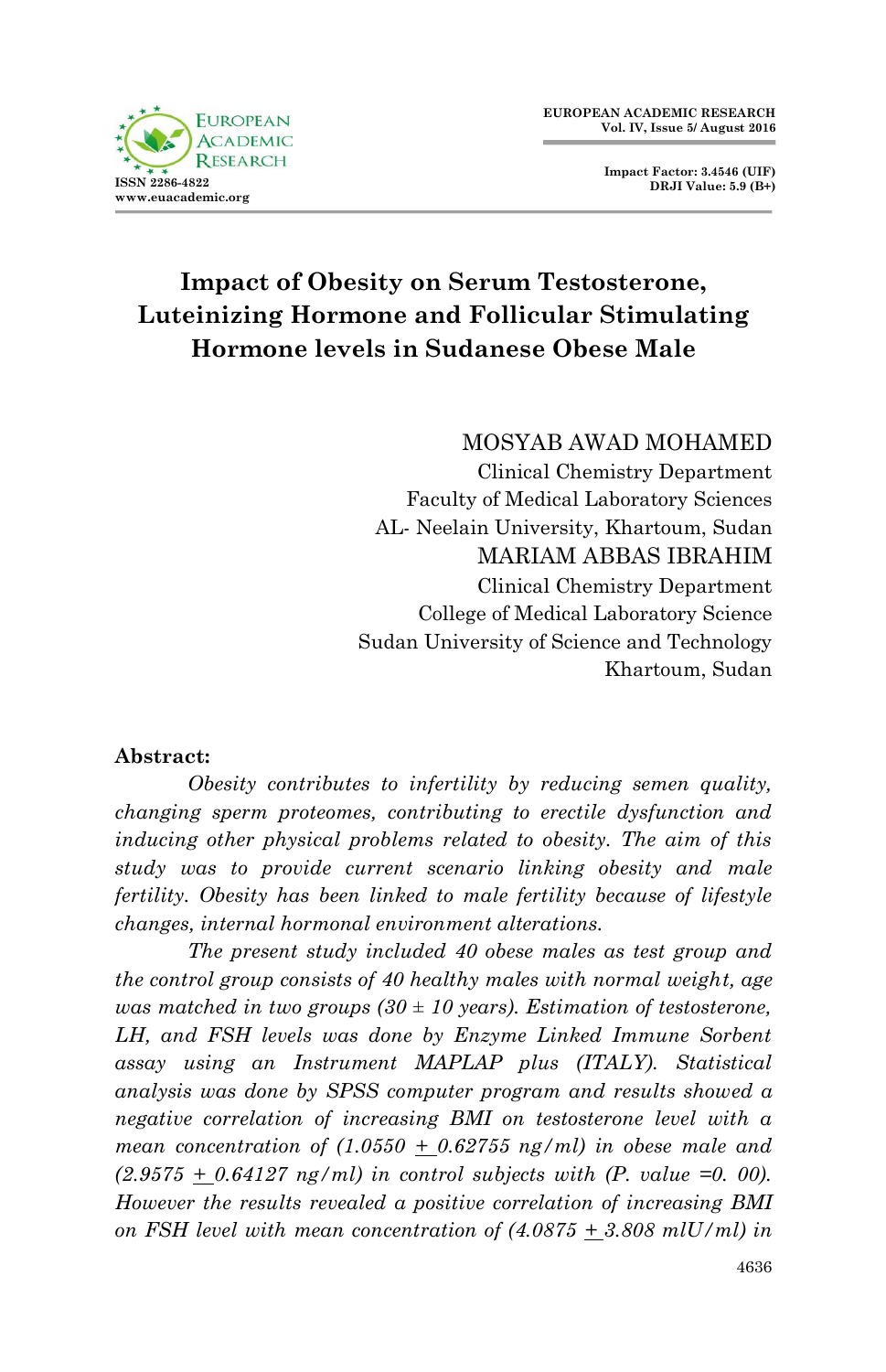*obese male and (2.9875 + 1.81266 mlU/ml) in control subjects with (P. value*  $=0.103$  *and on LH level with mean concentration of*  $(3.7975 +$ *1.44160 mlU/ml) in obese male and (2.5250 + 1.28017 mlU/ml) in control subjects with (P. value = 0.00). Results also showed a negative correlation between BMI and testosterone level (P. value = 0.00, r = - 0.675), and a positive correlation between BMI and both LH and FSH levels (P. value = 0.00, r = 0.442) and (P. value = 0.264, r = 0.126) respectively.*

*In conclusion: male obesity causes marked decrease of testosterone level and slightly increase of follicular stimulating hormone and luteinizing hormone levels, and there is an inverse correlation between BMI and testosterone whereas LH and FSH levels are positively correlated with BMI.*

**Key words:** Fertility, Male obesity, Male infertility, Testosterone, FSH and LH.

#### **1. INTRODUCTION:**

Male fertility both directly and indirectly has been proposed to be affected by obesity, which inducing variation in erectile dysfunction, hormonal profiles behavior, scrotal temperatures and sleep (1). About 76% of men who reported with an erectile dysfunction or decrease in libido are overweight or obese (2). Regarding the hormonal profile, there is a complicated net work of hormones negative and positive feedback mechanisms which include testosterone, FSH and LH (3). The severity of obesity determines the degree to which levels of estradiol are increased and testosterone decreased (4). The incidence of obesity is rapidly rising in almost every region of the world. Although obesity affects women more than men, male obesity is an issue of serious concern. In Europe, the International Obesity Task Force has indicated that obesity rates in adult men range from 10 to 27%, with this prevalence rising significantly in the last 10 years (5). The adverse influence of obesity on various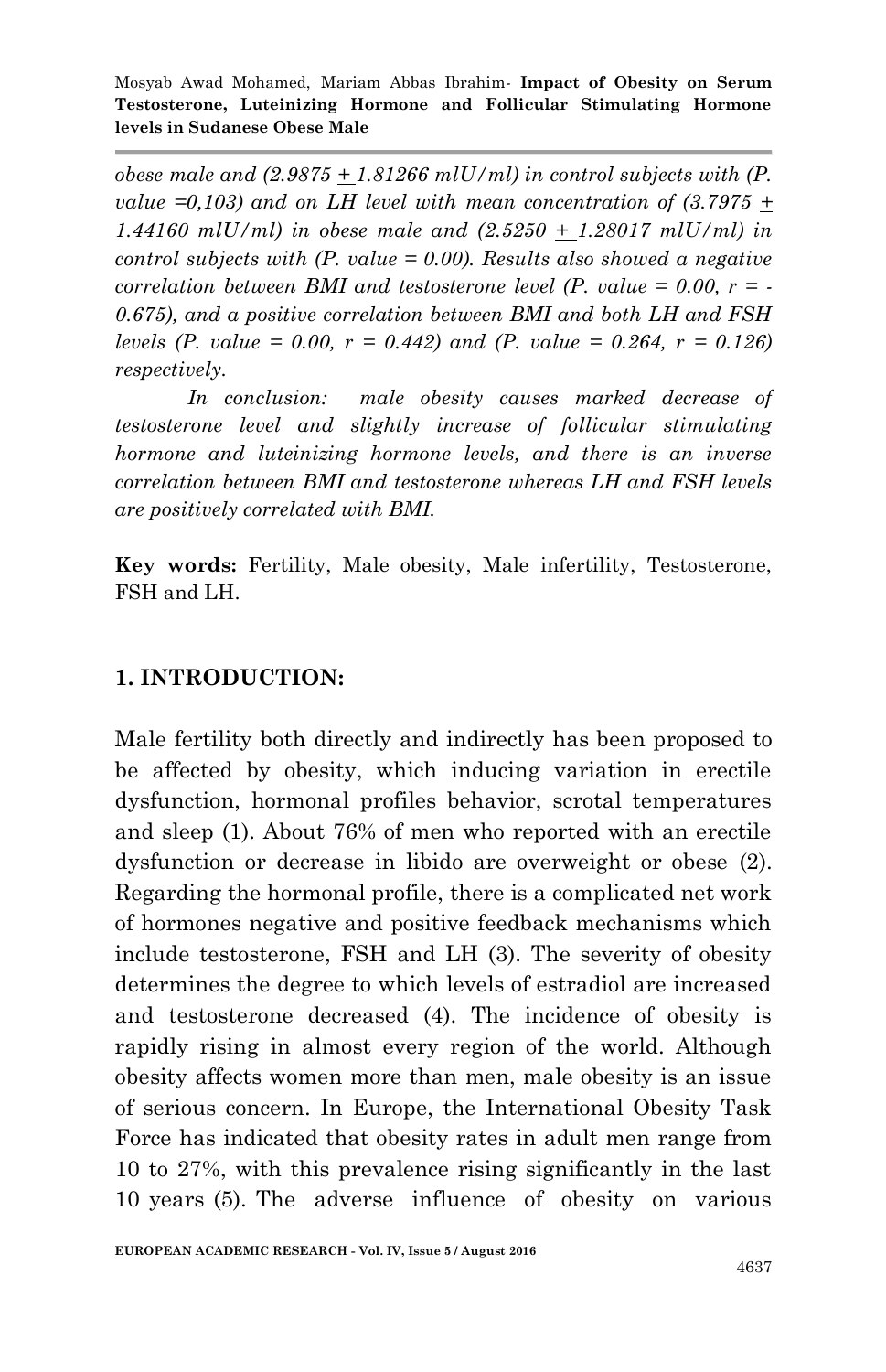aspects of female reproduction and fertility has been realized for some time (6), and management guidelines are now available (7). More recently, data regarding male obesity and infertility have been accumulating (8, 9). There are now several population-based studies showing that overweight and obese men have an up to 50% higher rate of sub-fertility when compared with normal weight men (9, 10). Male infertility could be related to confounding factors such as male age, smoking and alcohol use, and female partner obesity. However, once these factors have been excluded it was shown that for every three-point increase in a man's BMI, couples were 10% more likely to be infertile (11).

## **2. MATERIALS AND METHODS:**

## **2.1. Materials:**

**2.1.1. Study design:** This is a descriptive analytical case control study.

**2.1.2. Study area:** This study was conducted in Khartoum state.

**2.1.3. Study populations:** The study included 40 obese males as test group and 40 apparently healthy males with normal weight as control group (mean age of  $30 \pm 10$  years for both groups).

 **2.1.3.1. Inclusion criteria:** Healthy obese males were included in this study.

 **2.1.3.2. Exclusion criteria:** Obese males with chronic diseases, Liver cirrhosis and psychiatric Disease and obese males who taking drugs which are known to interfere with serum testosterone level for example, glucocorticoids, and obese males with other possible secondary causes for male infertility were excluded from this study.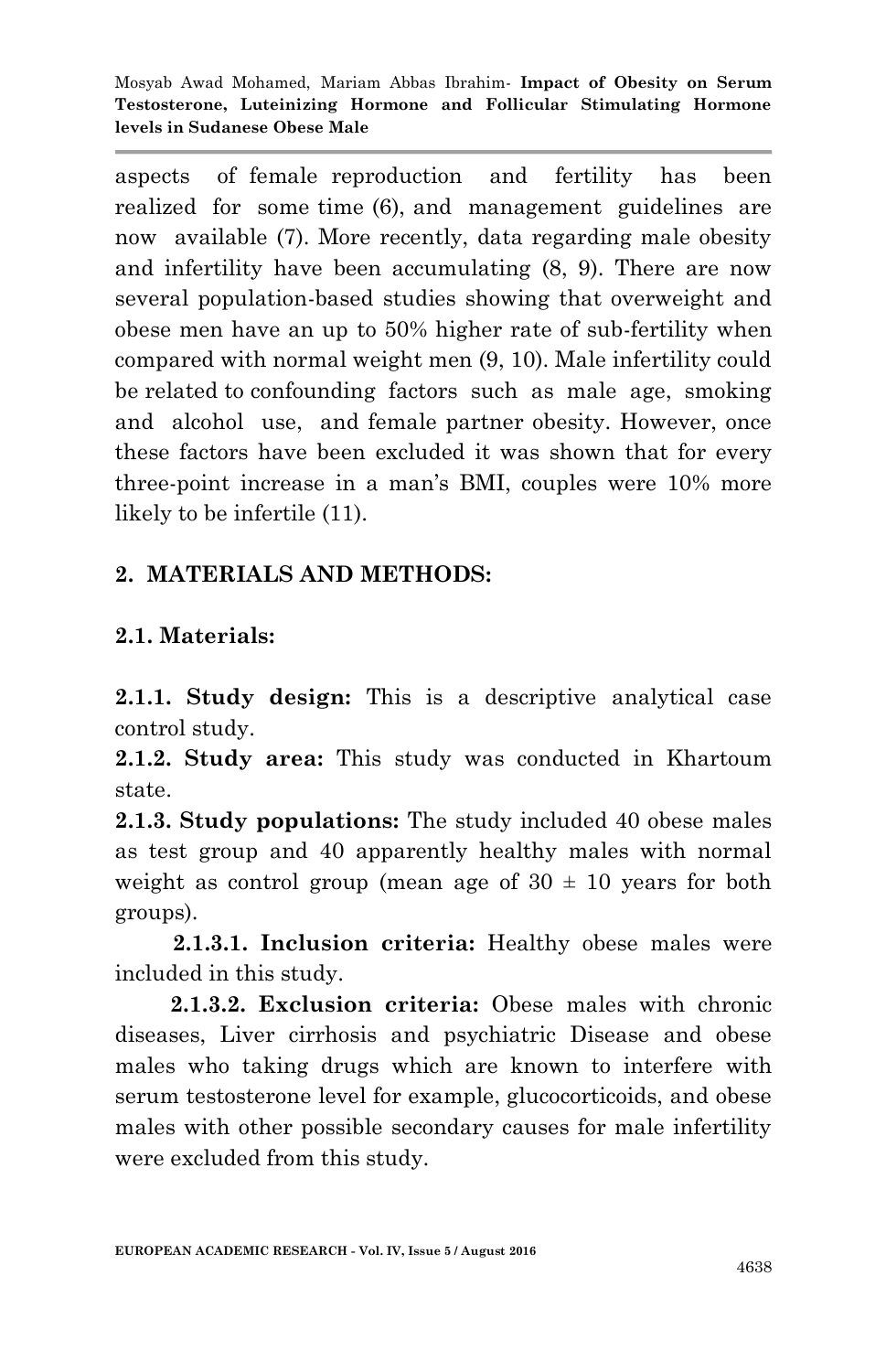**2.1.4. Ethical consideration:** individuals involved in this study were informed by the study and its importance. This study was approved by the Research Committee of Medical Laboratory Science College Al-Neelain University.

**2.1.5. Statistical analysis:** Data were summarized, presented and analyzed using statistical package for the social science (SPSS) software program version 16. Chi-sqare test was conducted to study the association between nominal variables such as the association between groups and BMI classes. Unpaired t-test was used to compare the difference in mean numeric variables between two groups. P-value of  $\leq 0.05$  was considered significant.

**2.1.6. Sampling:** 5 milliliters of venous blood was collected from each male enrolled in the study in plain tube, serum was separated immediately after coagulation then stored frozen at - 20 c. The deep frozen serum samples were thawed, kept to reach room temperature, and brought for the estimation of hormones.

# **2.2. Methods:**

Estimation of testosterone, LH, and FSH was done by Enzyme Linked Immune Sorbent assay using an Instrument MAPLAP plus (ITALY).

#### **2.2.1. Estimation of Follicle Stimulating Hormone:**

The FSH Quantitative test Kit is based on the principle of a solid phase enzyme linked immunosorbent assay. The assay system utilizes a polyclonal anti -FSH antibody for solid phase (micro titer wells) immobilization and a mouse monoclonal anti-FSH antibody in the antibody-enzyme (horseradish peroxidase) conjugate solution. The test sample was allowed to react simultaneously with the antibodies, resulting in FSH molecules being sandwiched between the solid phase and enzyme-linked antibodies. After 60 minutes incubation at room temperature, the wells are washed to remove unbound labeled antibodies. A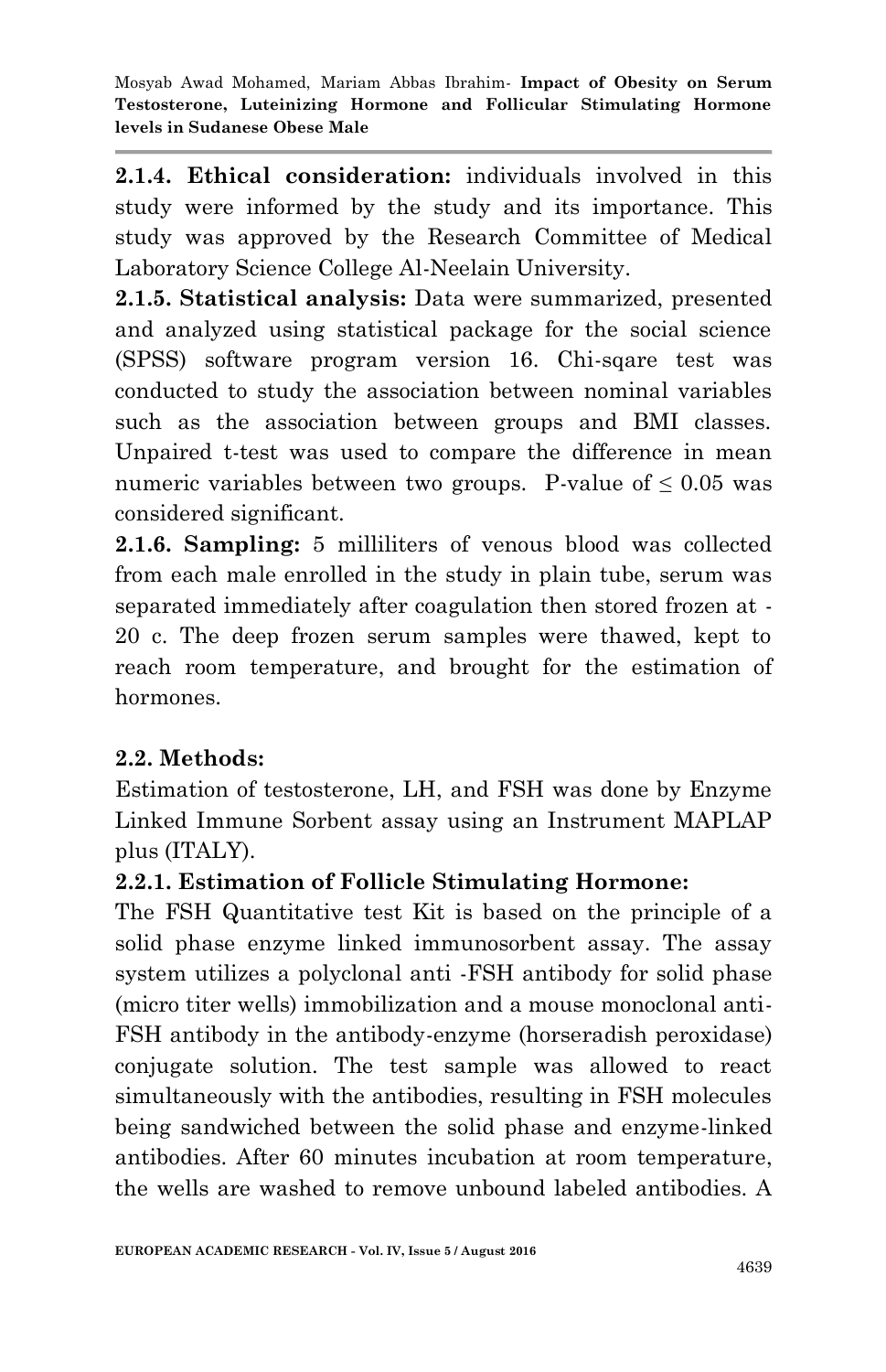solution of TMB was added and incubated for 20 minutes. resulting in the development of a blue color. The color development was stopped with the addition of 2N HCL, and the color was changed to yellow and measured spectrophotometrically at 450nm. The concentration of FSH was directly proportional to the color intensity of the test sample.

**2.2.2. Estimation of Luteinizing Hormone:** The LH Quantitative test Kit is based on the solid phase enzyme linked immunosorbent assay. The assay system utilizes one anti- LH antibody for solid phase (micro titer wells) immobilization and another mouse monoclonal anti-LH antibody in the antibodyenzyme (horseradish peroxidase) conjugate solution. The test sample was allowed to react simultaneously with the antibodies, resulting in LH molecules being sandwiched between the solid phase and enzyme-linked antibodies. After 60 minutes incubation at room temperature, the wells are washed to remove unbound labeled antibodies. A solution of TMB was added and incubated for 20 minutes, resulting in the development of a blue color. The color development was stopped with the addition of 2N HCL, and the color was changed to yellow and measured spectrophotometrically at 450nm. The concentration of LH was directly proportional to the color intensity of the test sample.

**2.2.3. Estimation of Testosterone:** The testosterone Quantitative test Kit is based on the principle of a solid phase enzyme linked immunosorbent assay. The assay system utilizes a polyclonal anti –testosterone antibody for solid phase (micro titer wells) immobilization and a mouse monoclonal antitestosterone antibody in the antibody-enzyme (horseradish peroxidase) conjugate solution. The test sample was allowed to react simultaneously with the antibodies, resulting in testosterone molecules being sandwiched between the solid phase and enzyme-linked antibodies. After 60 minutes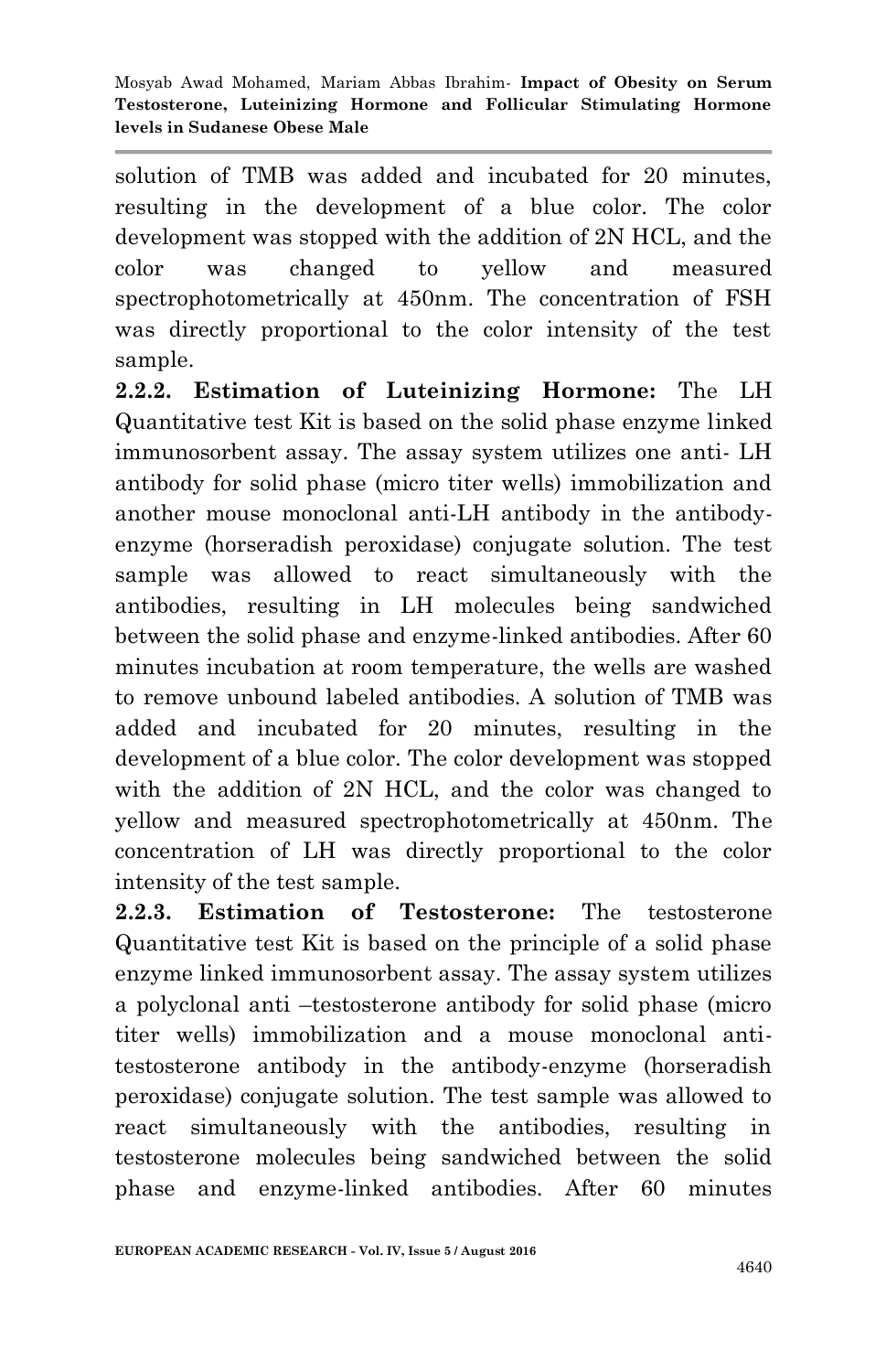incubation at room temperature, the wells were washed to remove unbound labeled antibodies. A solution of TMB was added and incubated for 20 minutes, resulting in the development of a blue color. The color development was stopped with the addition of 2N HCL, and the color was changed to yellow and measured spectrophotometrically at 450nm. The concentration of testosterone was directly proportional to the color intensity of the test sample.

**2.2.4. Calculations of body math index:** The BMI was calculated by dividing the subject mass by the square of his height, typically expressed in metric (Kg/m2) (12).

# **3. RESULTS:**

The statistical analysis was done by SPSS and the results were as follow:

**3.1. Effect of obesity on testosterone level:** Comparison of means showed a significantly decrease testosterone level in case versus control groups (Figure 1).

**3.2. Effect of obesity on LH level:** Comparison of means showed a significantly increase in LH level in case versus control groups (Figure 2).

**3.3. Effect of obesity on FSH:** Comparison of means showed a significantly increase in FSH level in case versus control groups (Figure 3).

# **3.4. Person's Correlation Results:**

3.4.1. Testosterone level correlated negatively with BMI as presented in Figure 4.

3.4.2. Luteinizing hormone correlated positively with BMI as presented in Figure 5.

3.4.3. Follicular stimulating hormone correlated positively with BMI as presented in Figure 6.

3.4.4. Testosterone and Luteinizing hormone levels were correlated negatively as presented in Figure 7.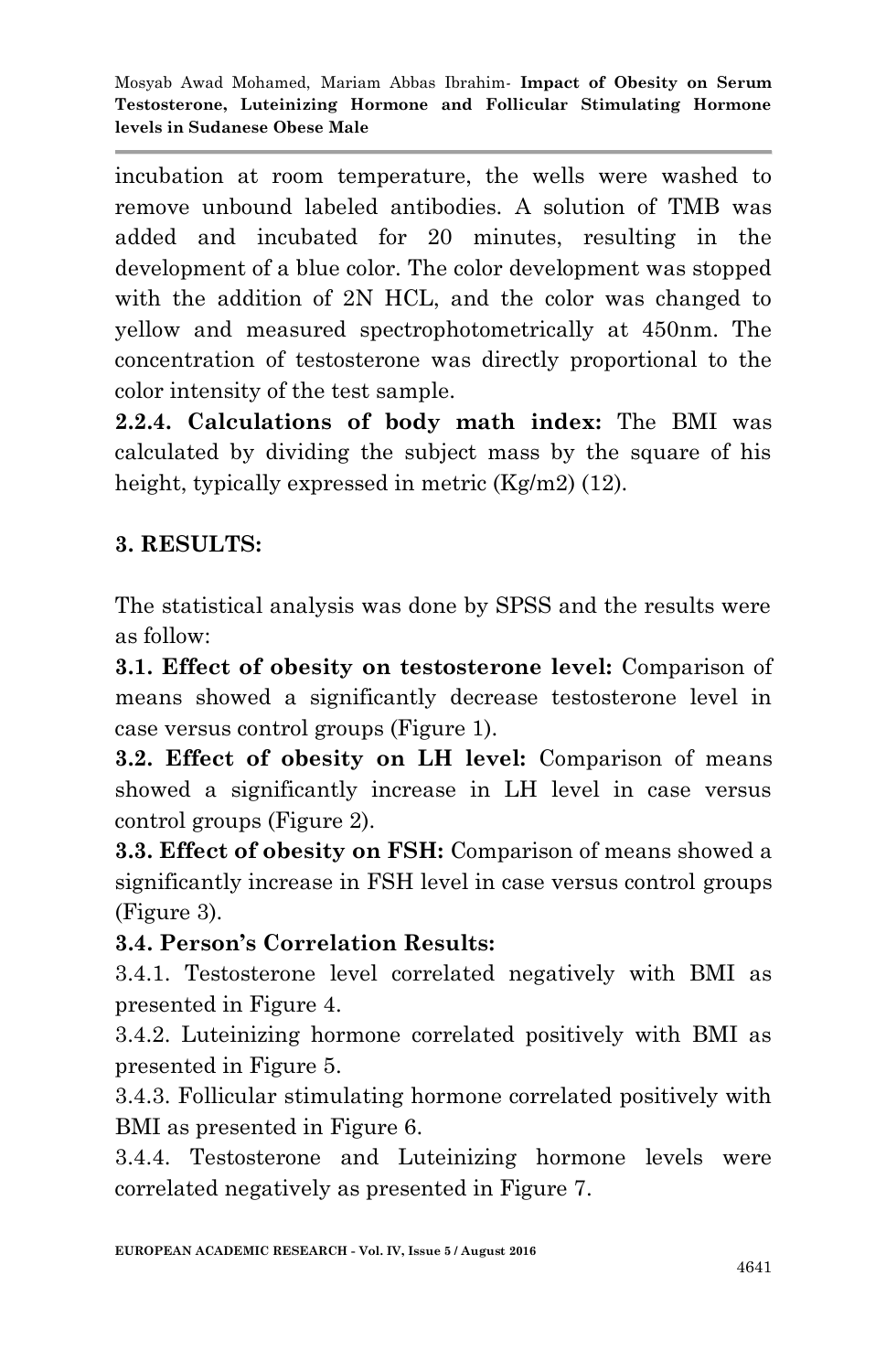3.4.5. Testosterone and follicular stimulating hormone levels were correlated negatively as presented in Figure 8.

3.4.6. Luteinizing hormone correlated positively with follicular stimulating hormone level as presented in Figure 9.



**Figure 1: Testosterone level in case versus control groups.** Significant difference consider as P.value  $\leq 0.05$ .



**Figure 2: LH level in case versus control groups.** Significant difference consider as p-value  $\leq 0.05$ .



**Figure 3: FSH level in case versus control groups.** Significant difference consider as  $p$ -value  $\leq 0.05$ .

**EUROPEAN ACADEMIC RESEARCH - Vol. IV, Issue 5 / August 2016**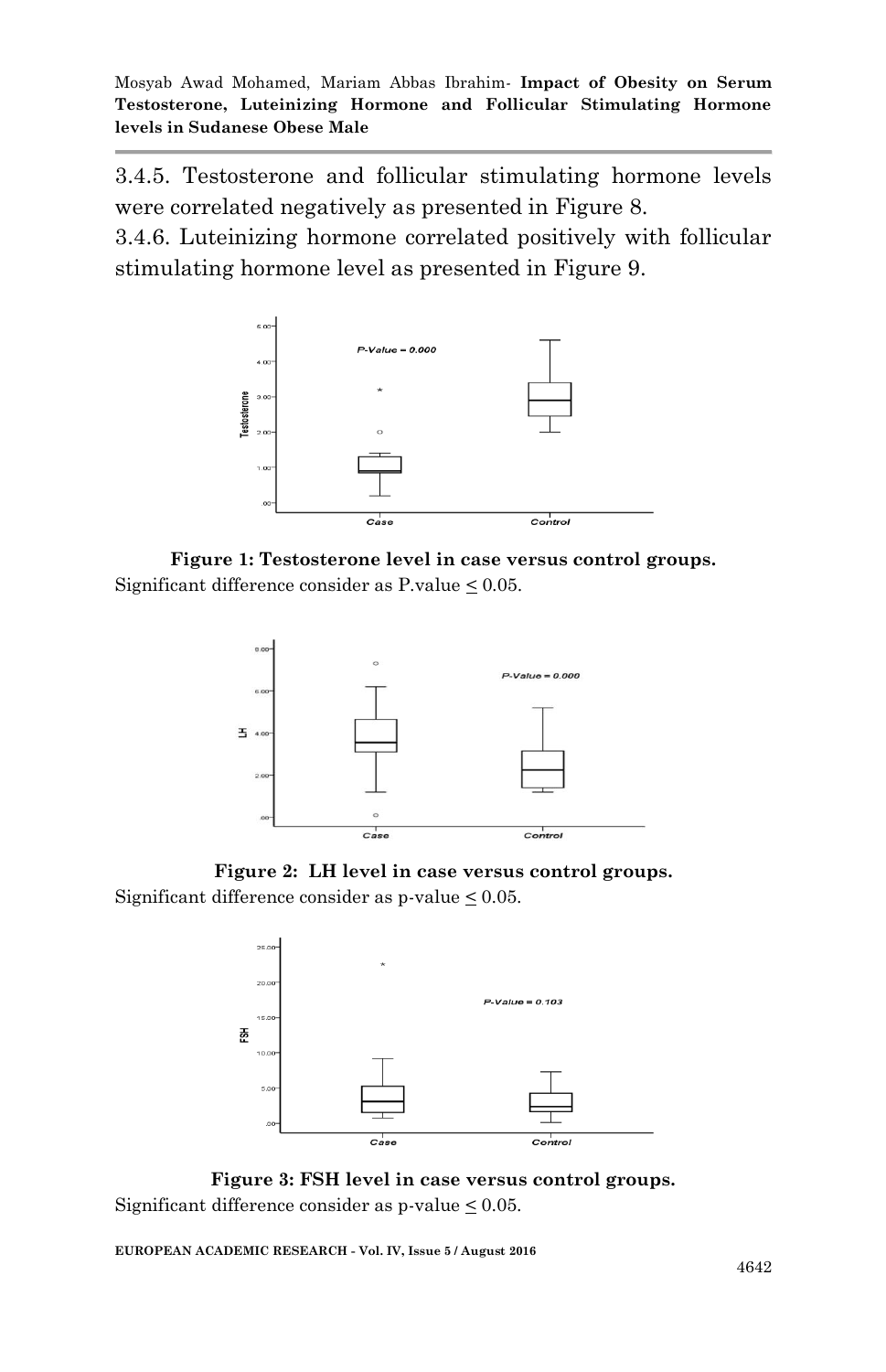

**Figure 4:** Correlation between testosterone level and BMI



**Figure 5:** Correlation between lutenizing hormone level and BMI



**Figure 6:** Correlation betweenFollecular stimulating hormone level and BMI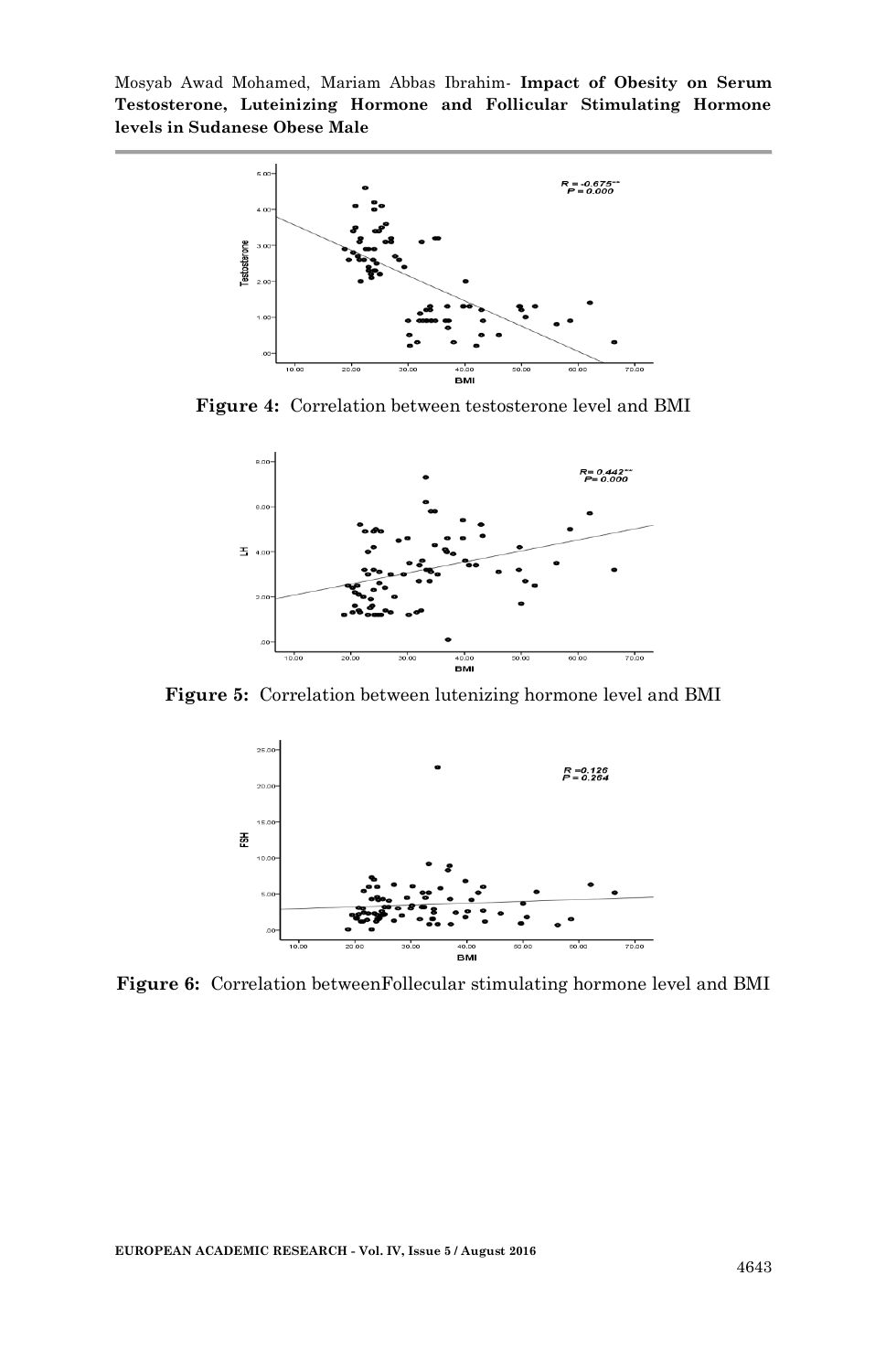

**Figure 7:** Correlation between testosterone and Lutenizing hormone levels.



**Figure 8:** Correlation between testosterone and follicular stimulating hormone levels.



**Figure 9:** correlation of Luteinizing hormone with follicular stimulating hormone levels.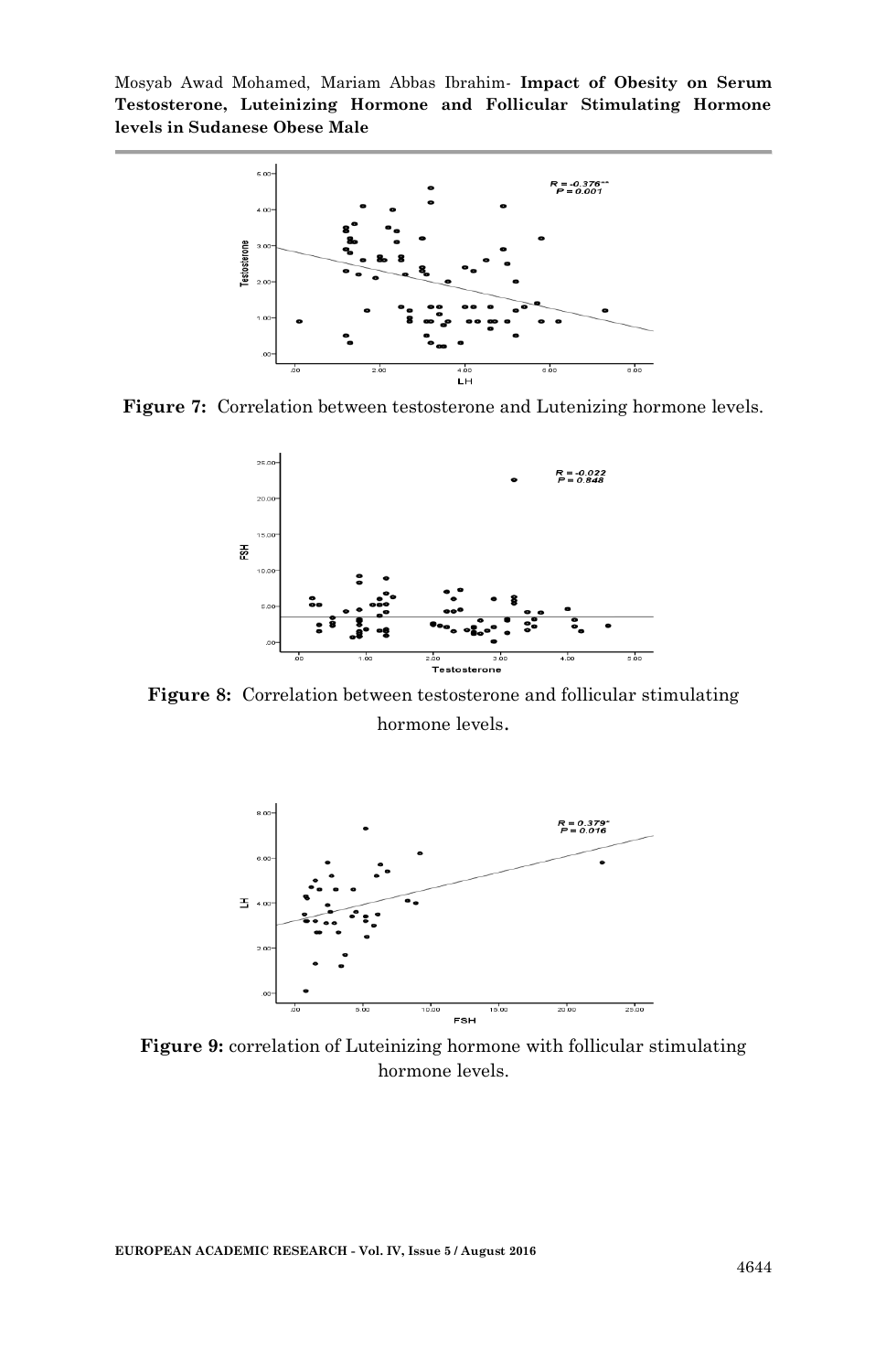#### **5. DISCUSSION:**

The interaction between obesity and fertility has received increased attention owing to the rapid increase in the prevalence of obesity in the developed world (13). And the mechanisms that explain the relation between obesity and male infertility are not fully understood (14).

The results of this study showed a statistically significant effect (a negative correlation) of increasing BMI on testosterone with a mean concentration of (1.0550+0.62755ng/ml) in obese male and  $(2.9575+0.64127)$  in control subjects with  $(P.$  value  $=0$ , 00). Low testosterone level are thought to be the result of; decreased sex hormone-binding globulin (SHBG) binding capacity, direct action of leptin and other adipocyte derived hormones leydig cell function (15) and impaird functioning of the hypothalamic-pituitary-testicular (HPT) axis(15). Our findings agreed with those previously described with P. value < 0.001 (16). However we observed a significant (positive correlation) of increasing BMI on FSH with mean concentration of (4.0875+3.808 mlU/ml) in obese male and (2.9875+1.81266 mlU/ml) in control subjects with  $(P.$  value  $=0,103)$  and on LH with mean concentration of  $(3.7975+1.44160 \text{ mlU/ml})$  in obese male and (2.5250+1.28017 mlU/ml) in control subjects with (P. value= 0.00) this agreed with previous studies results with (P. value< 0.001 and P. value< 0.001) respectively (16, 17).

# **6. CONCLUSIONS:**

Male obesity causes a marked decrease in testosterone level and slightly increases of follicular stimulating hormone and luteinizing hormone levels; there was inverse correlation between BMI and testosterone whereas LH and FSH were positively correlated with BMI.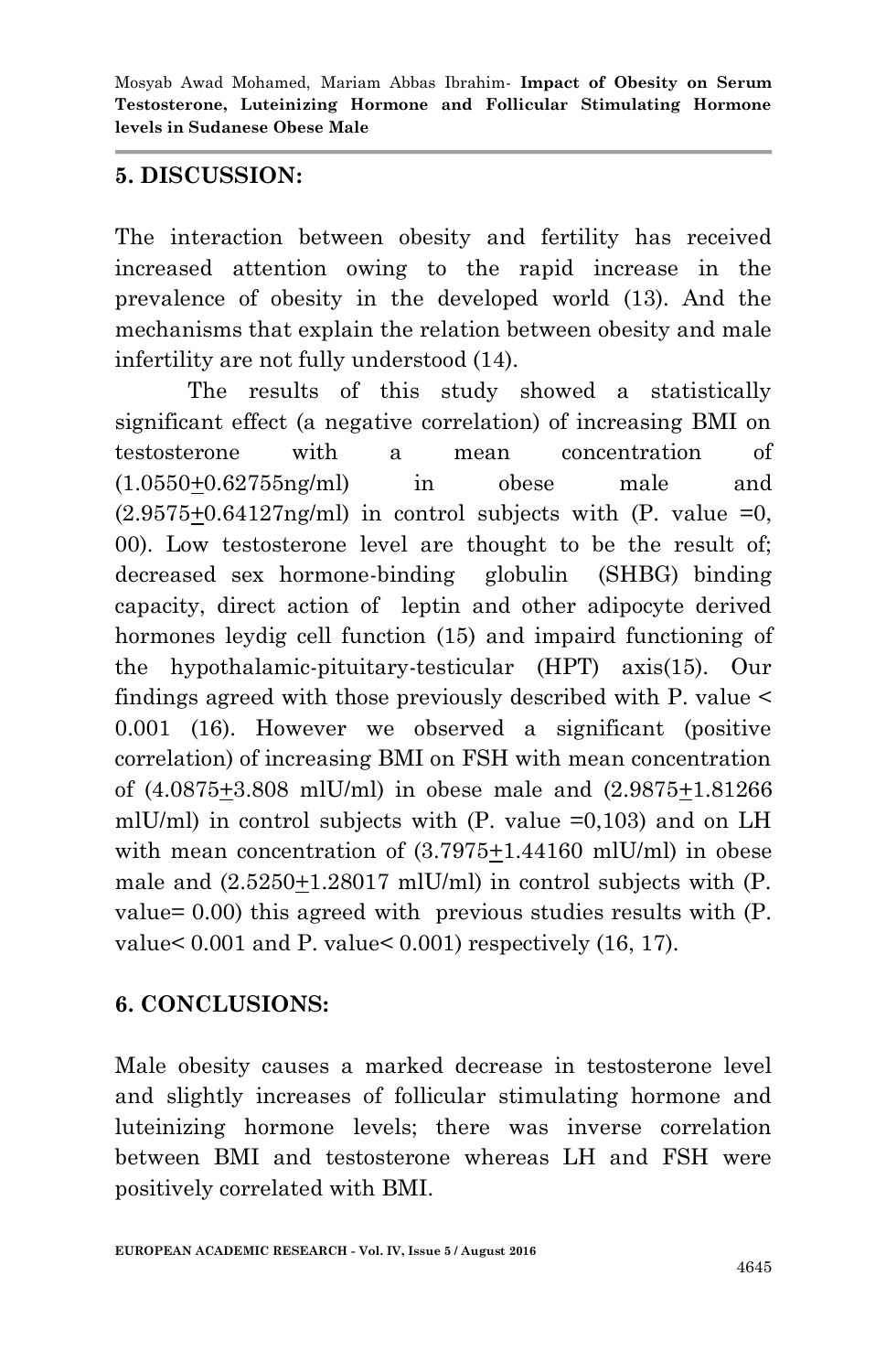#### **REFERENCES**

1. Hammoud, A. O., Gibson, M., Peterson C. M., et al. "Obesity and male reproductive potential". J. Androl. (2006), 27, 619- 626.

2. Cheng, J. Y. & Ng, E. M. "Body mass index, physical activity and erectile dysfunction: an U-shaped relationship from population based study". Int. J. Obes. (2007), 31, 1571-1578.

3. Globerman, H., Shen-Orr, Z., Karniel, E., et al." Inhibin B in men with severe obesity and after weight reduction following gastroplasty". Endocr. Res.(2005), 31, 17-26.

4. Aggerholm, A. S., Toft, G., ET AL. "Is overweight arisk factor for reduced semen quality and altered serum sex hormone profile." Fertile. Steril. (2008). 90, 619-626.

5. Lobstein T, rigby N, Leach r. EU platform on diet, physical activity and health. International Obesity Task Force (March 2005). www.iaso.org.

6. Mahmood T. Obesity: a reproductive hurdle. Br J Diabetes Vasc Dis, (2009);**9**:3-4.

7. Balen AH, Anderson r. Impact of obesity on female reproductive health: British Fertility society, policy and practice guidelines. Hum Fertil (2007);**10**:195-206.

8. Hammoud AO, Gibson M, peterson CM et al. Impact of male obesity on infertility: a critical review of the current literature. Fertil Steril (2008);**90**:897-904.

9. shayeb AG, Bhattyachary s. review: Male obesity and reproductive potential. Br J Diabetes Vasc Dis (2009);**9**:7-12

10. ramlau-Hansen C, Thulstrup A, Nohr E et al. subfecundity in over- weight and obese couples. Hum Reprod (2007);**22**:1634- 7.

11. sallmen M, sandler D, Hoppin J, Baird D. reduced fertility among weight and obese men. Epidemiology (2006);**17**:520-3